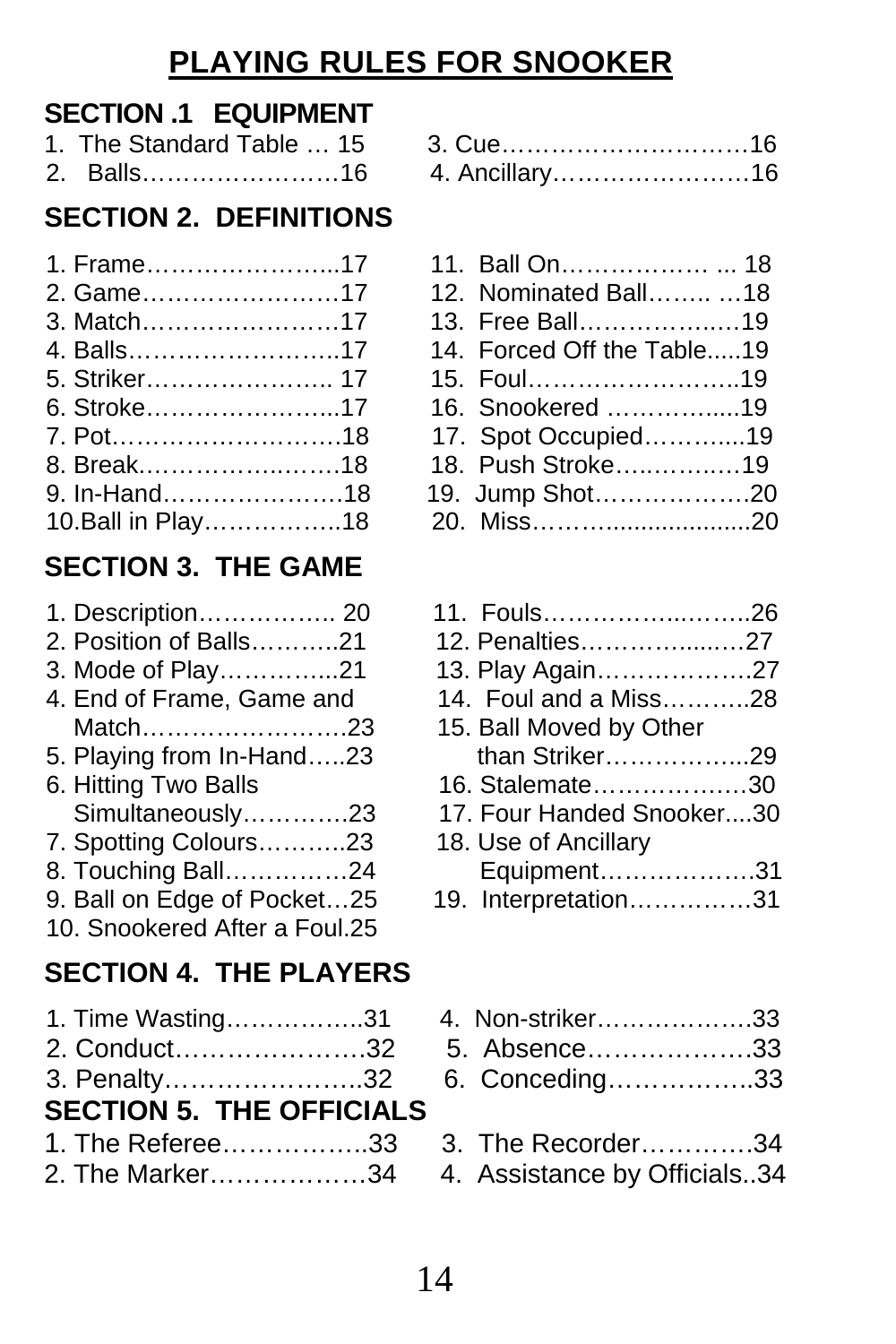### **SECTION 1-EQUIPMENT**

### **1. The Standard Table**

**Dimensions** 

(a) The playing area within the cushion faces shall measure 11ft  $8\frac{1}{2}$  in. x 5ft 10 in. (3569mm x 1778mm) with a tolerance on both dimensions of  $+/ \frac{1}{2}$  in.  $\{+/- 13$  mm)

Height

(b) The height of the table from the floor to the top of the cushion rail shall be from 2ft 9 ½ in. to 2ft 10 ½ in. (851mm to 876mm)

Pocket Openings.

(c) (i) There shall be pockets at the comers (two at the spot end known as the top pockets and two at the baulk end known as the bottom pockets) and one each at the middle of the longer sides (known as the middle pockets). (ii) The pocket openings shall conform to the templates authorized by the World Professional Billiard and Snooker Association (WPBSA).

Baulk-line and Baulk

(d) A straight line drawn 29 in. (737mm) from the face of the bottom cushion and parallel to it is called the Baulk-line, and that line and the intervening space is termed the Baulk.

The'D"

(e) The "D" is a semi-circle described in Baulk with its centre at the middle of the Baulk-line and with a radius of 11 ½ in. (292mm).

**Spots** 

- (f) Four spots are marked on the centre longitudinal line of the table: (i) the Spot (known as the Black Spot),  $12\frac{3}{4}$  in (324mm) from a point perpendicularly below the face of the top cushion,
	- (ii) The Centre Spot (known as the Blue Spot), located midway between the faces of the top and bottom cushions,
	- (iii) The Pyramid Spot (known as the Pink Spot), located midway between the Centre Spot and the face of the top cushion.
	- (iv) The Middle of the Baulk Line (known as the Brown Spot)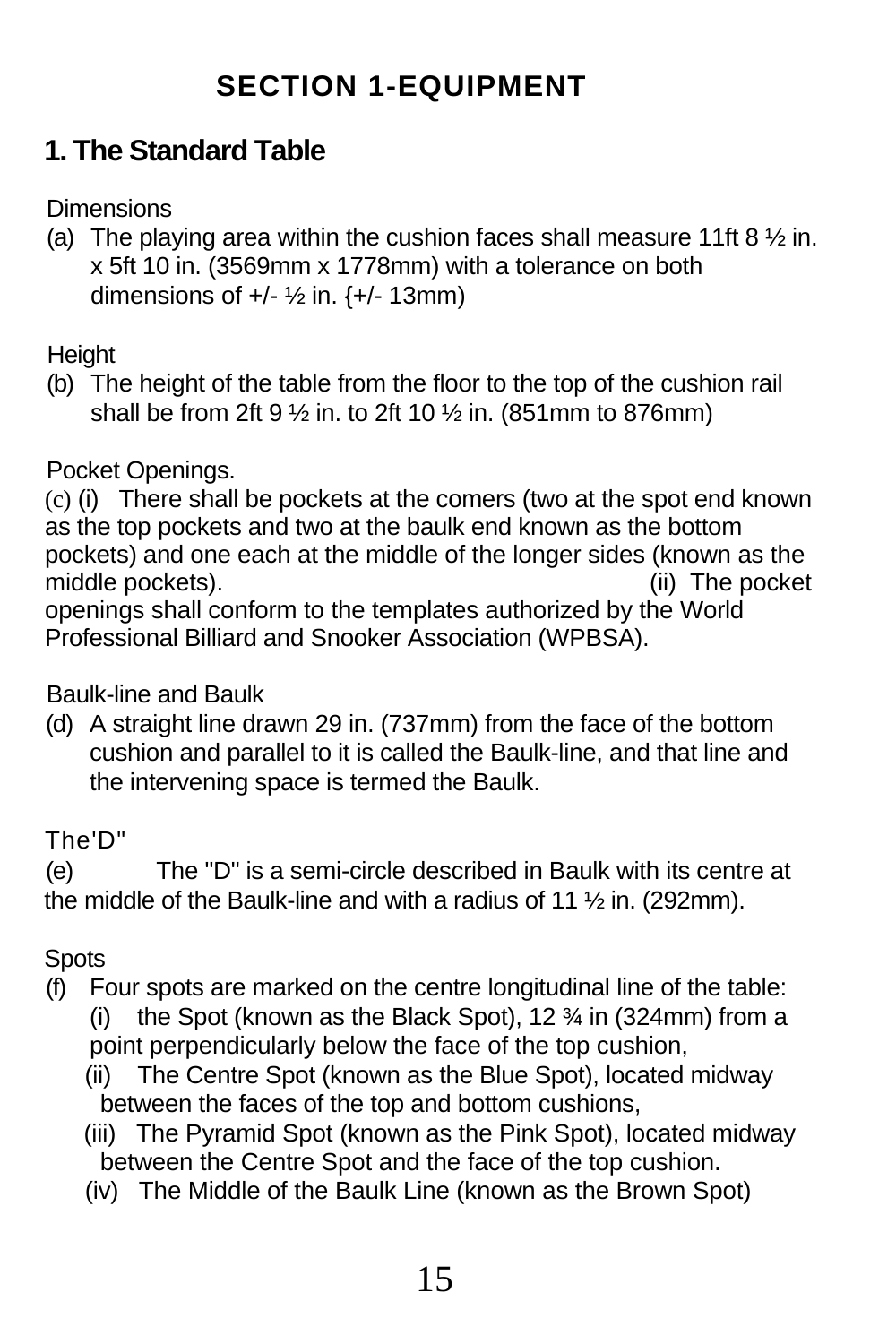Two other spots used are located at the corners of the 'D'. Viewed from the Baulk end, the one on the right known as the Yellow spot and the one on the left as the Green Spot.

### **2. Balls**

The balls shall be of an approved composition and shall each have a diameter of 52.5mm with a tolerance of  $+/- 0.05$ mm and:

- (a) they shall be of equal weight within a tolerance of 3g per set
- (b) a ball or set of balls may be changed by agreement between the players or on a decision by the referee

The correct value for the balls is as follows

 $Red - 1.$  Yellow  $- 2.$  Green  $- 3.$  Brown  $- 4.$  Blue  $- 5.$  Pink  $- 6.$ Black  $-7$ .

#### **3. Cue**

A cue shall be not less than 3ft (914mm) in length and shall show no substantial departure from the traditional and generally accepted shape and form.

#### **4. Ancillary**

Various cue rests, long cues (called butts and half butts according to length), extensions and adaptors may be used by players faced with difficult positions for cueing. These may form part of the equipment normally found at the table nut also include equipment introduced by either player or the referee (see also Section 3 Rule 18). All extensions, adaptors and other devices to aid cueing must be of a design approved by the WPBSA.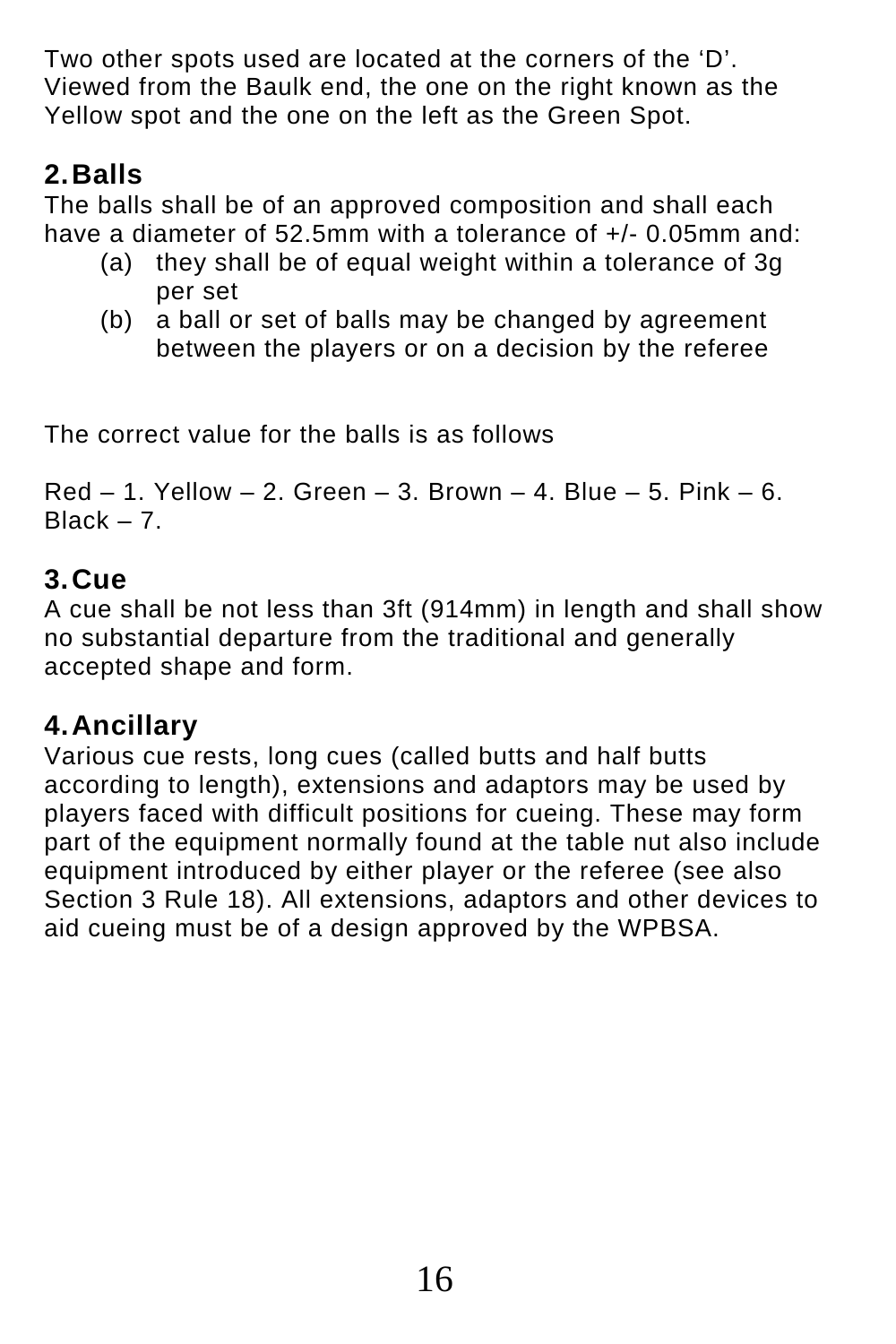# **SECTION 2 - DEFINITIONS**

#### **1. Frame**

A frame of snooker comprises the period of play from the first stroke, with all the balls set *as* described in Section 3 Rule 2, until the frame is completed by:

- (a) concession by any player during his turn,
- (b) claim by the striker when only the Black remains and there is more than seven points difference between the scores in his favour,
- (c) the final pot or foul when only the Black remains, or
- (d) being awarded by the referee under Section 3 Rule 14(c) or Section 4 Rule 2

### **2. Game**

A game is an agreed or stipulated number of frames.

### **3. Match**

A match is an agreed or stipulated number of games.

#### **4. Balls**

- (a) The White ball is the cue-ball.
- (b) The 15 Reds and the 6 colours are the object balls.

#### **5. Striker**

The person about to play or in play is the striker and remains so until the referee has decided he has left the table at the end of his turn.

#### **6. Stroke**

- (a) A stroke is made when the striker strikes the cue-ball with the tip of the cue.
- (b) A stroke is fair when no infringement of Rule is made.
- (c) A stroke is not completed until all balls have come to rest.
- (d) A stroke may be made directly or indirectly, thus:
	- (i) A stroke is direct when the cue-ball strikes an object ball without first striking a cushion,
	- (ii) A stroke is indirect when the cue-ball strikes one or more cushions before striking an object ball.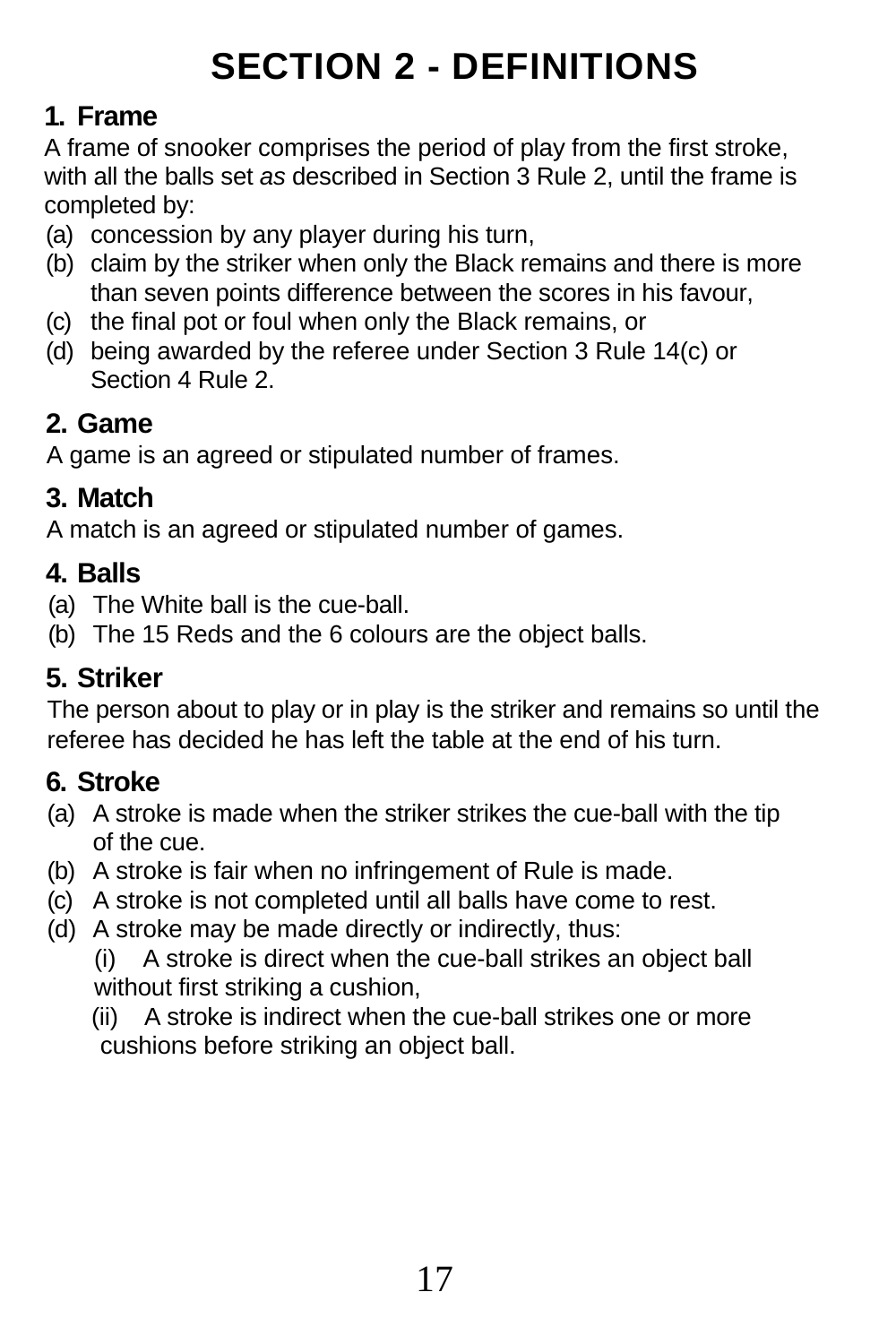### **7. Pot**

A pot is when an object ball, after contact with another ball and without any infringement of these Rules, enters a pocket. Causing a ball to be potted is known as potting.

### **8. Break**

A break is a number of pots in successive strokes made in any one turn by a player during a frame.

### **9. In-hand**

- (a) The cue-ball is in-hand
	- (i) Before the start of each frame,
	- (ii) When it has entered a pocket, or
	- (iii) When it has been forced off the table.
- (b) It remains in-hand until
	- (i) It is played fairly from in-hand, or
	- (ii) A foul is committed whilst the ball is on the table.
- (c) The striker is said to be in-hand when the cue-ball is in-hand as above.

#### **10. Ball in Play**

- (a) The cue-ball is in play when it is not in-hand
- (b) Object balls are in play from the start of the frame until pocketed or forced off the table.
- (c) Colours become in play again when re-spotted

#### **11. Ball On**

Any ball which may be lawfully struck by the first impact of the cue-ball, or any ball which may not be so struck but which may be potted, is said to be on.

#### **12. Nominated Ball**

- (a) A nominated ball is the object ball which the striker declares, or indicates to the satisfaction of the referee, he undertakes to hit with the first impact of the cue-ball.
- (b) If requested by the referee, the striker must declare which ball he is on.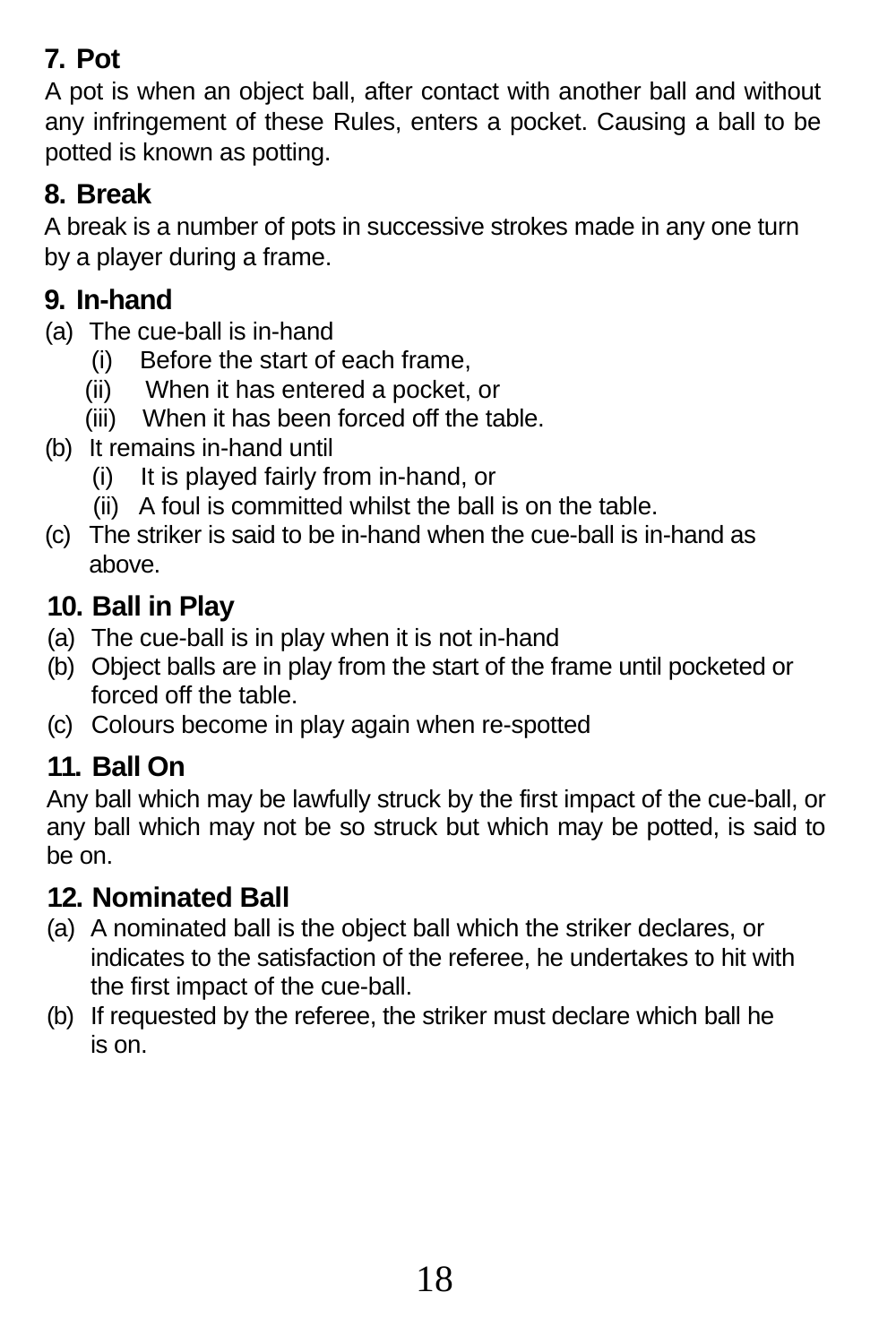### **13. Free Ball**

A free ball is a ball which the striker nominates as the ball on when snookered after a foul (see Section 3 Rule 10)

#### **14. Forced Off the Table**

A ball is forced off the table if it comes to rest other than on the bed of the table or in a pocket, or if it is picked up by the striker whilst it is in play except as provided for in Section 3 Rule 14(h).

#### **15. Foul**

A foul is any infringement of these Rules.

#### **16. Snookered**

The cue-ball is said to be snookered when a direct stroke in a straight line to every ball on is wholly or partially obstructed by a ball or balls not on. If one or more balls on can be struck at both extreme edges free of obstruction by any ball not on, the cue-ball is not snookered.

- (a) If in hand, the cue-ball is snookered if it is obstructed as described above from all possible positions on or within the lines of the "D".
- (b) If the cue-ball is so obstructed from hitting a ball on by more than one ball not on

(i) The ball nearest the cue-ball is considered to be the effective snookering ball, and

- (ii) Should more than one obstructing ball be equidistant from the cue-ball, all such balls will be considered to be effective snookering balls.
- (c) When Red is the ball on, if the cue-ball is obstructed from hitting different Reds by different balls not on, there is no effective snookering ball.
- (d) The striker is said to be snookered when the cue-ball is snookered as above.
- (e) The cue-ball cannot be snookered by a cushion. If the curved face of a cushion obstructs the cue-ball and is closer to the cue-ball than any obstructing ball not on, the cue-ball is not snookered.

### **17. Spot Occupied**

A spot is said to be occupied if a ball cannot be placed on it without touching another ball.

### **18. Push Stroke**

A push stroke is made when the tip of the cue remains in contact with the cue-ball.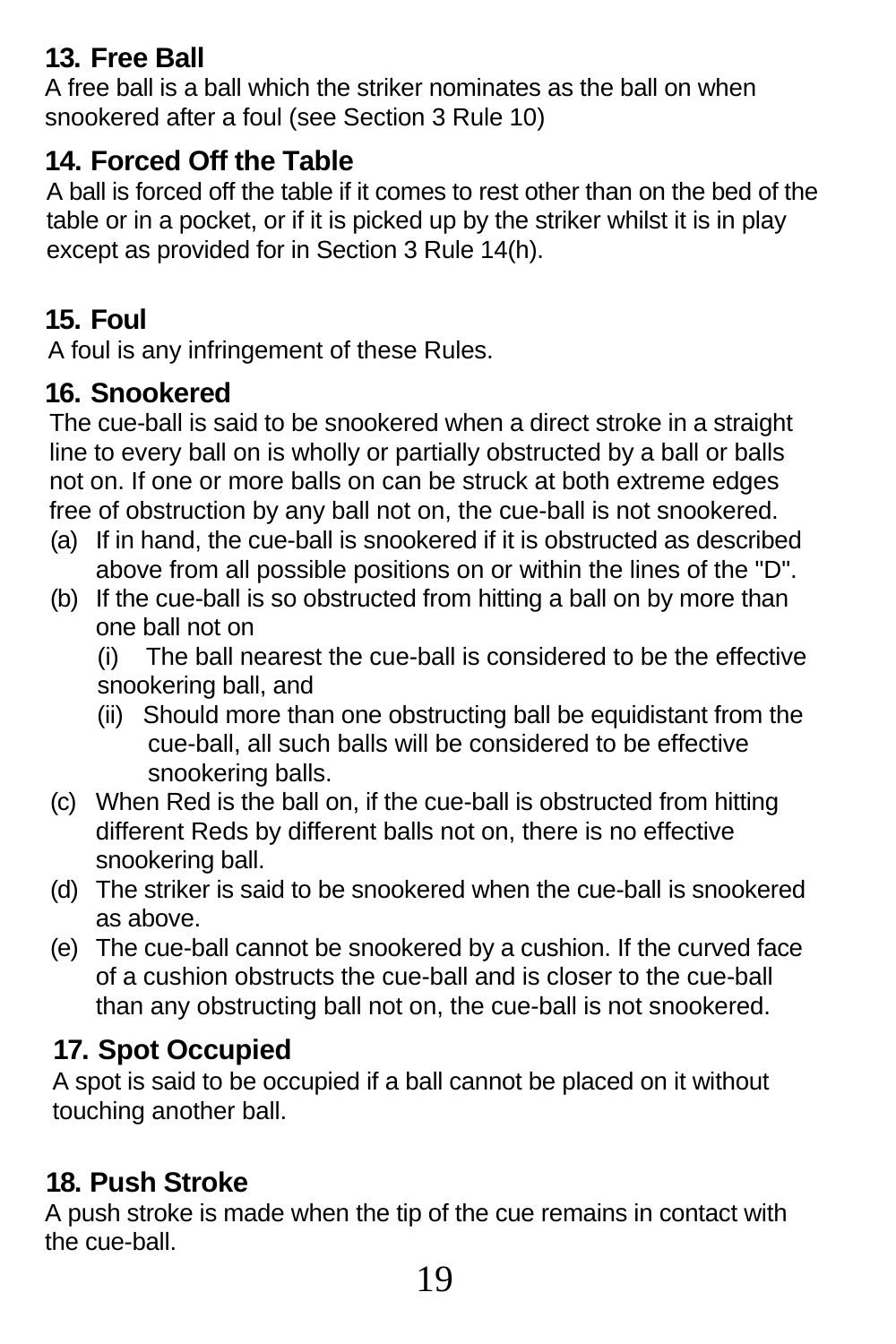- (a) after the cue-ball has commenced its forward motion, or
- (b) as the cue-ball makes contact with an object ball except, where the cue-ball and an object ball are almost touching, it shall not be deemed a push stroke if the cue-ball hits a very fine edge of the object ball.

#### **19. Jump Shot**

A jump shot is made when the cue-ball passes over any part of an object ball, whether touching it in the process or not, except:

- (a) When the cue-ball first strikes one object ball and then jumps over another ball.
- (b) When the cue-ball jumps and strikes an object ball, but does not land on the far side of that ball.
- (c) When, after striking an object ball lawfully, the cue-ball jumps over that ball after hitting a cushion or another ball.

### **20. Miss**

A miss is when the cue-ball fails to first contact a ball on and the referee considers that the striker has not made a good enough attempt' to hit the ball on.

### **SECTION 3 - THE GAME**

### **1. Description**

Snooker may be played by two or more players, either independently or as sides. The game can be summarised as follows:

- (a) Each player uses the same White cue-ball and there are twenty one object balls - fifteen Reds each valued 1, and six colours: Yellow valued 2, Green 3, Brown 4, Blue 5, Pink 6 and Black 7.
- (b) Scoring strokes in a player's turn are made by potting Reds and colours alternately until all the Reds are off the table and then the colours in the ascending order of their value.
- (c) Points awarded for scoring strokes are added to the score of the striker.
- (d) Penalty points from fouls are added to the opponent's score.
- (e) A tactic employed at any time during a frame is to leave the cueball behind a ball not on such that it is snookered for the next player. If a player or side is more points behind than are available from the balls left on the table, then the laying of snookers in the hope of gaining points from fouls becomes most important.
- (f) The winner of the frame is the player or side
	- (i) making the highest score,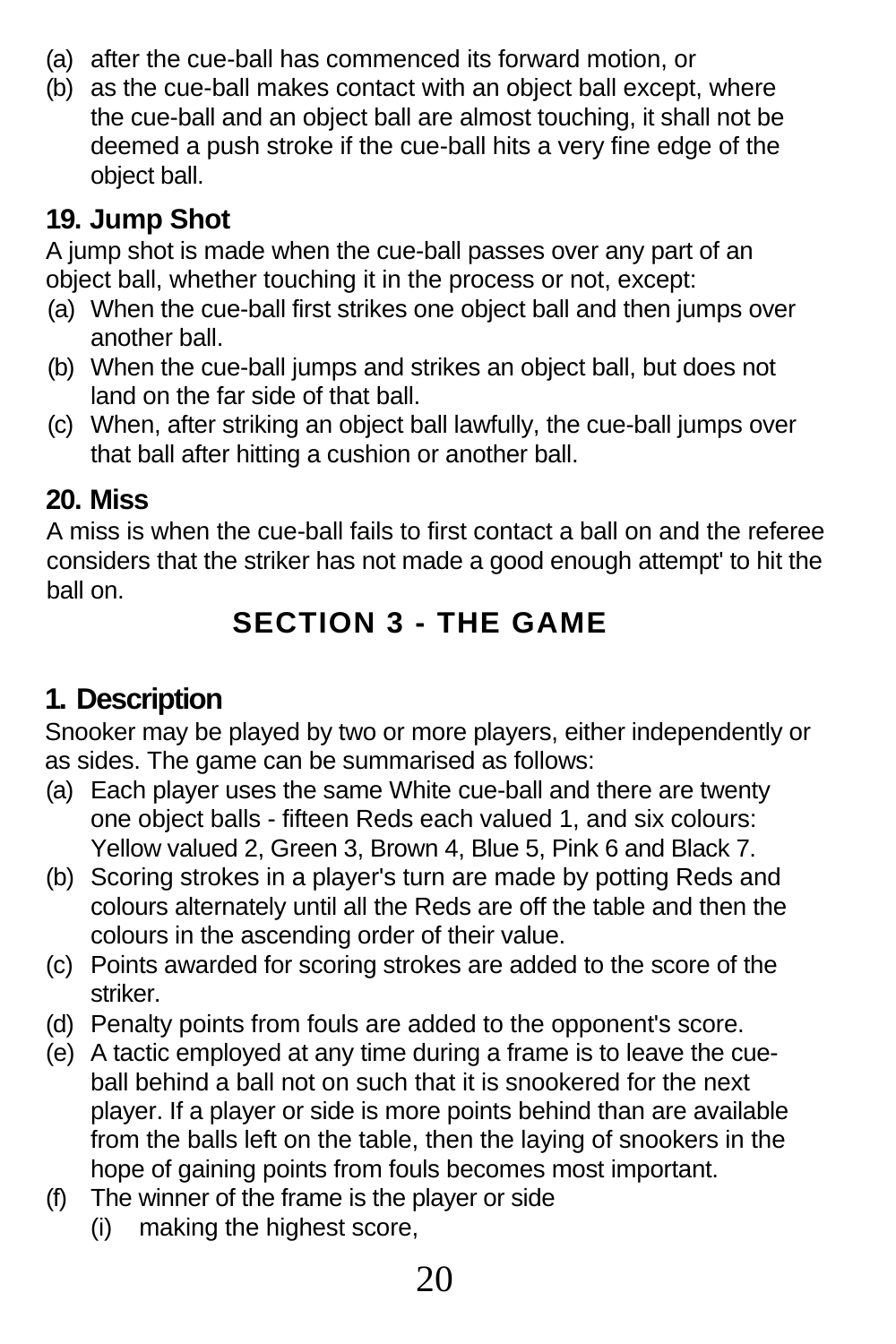- (ii) To whom the frame is conceded, or
- (iii) To whom it is awarded under Section 3 Rule 14(c) or Section 4 Rule 2.
- (g) The winner of the game is the player or side
	- (i) Winning most, or the required number of frames, (ii) making the greatest total where aggregate points are relevant, or
	- (iii) To whom the game is awarded under Section 4 Rule 2.
- (h) The winner of a match is the player or side winning most games or, where aggregate points are relevant, with the greatest total.

#### **2. Position of Balls**

- (a) At the start of each frame the cue-ball is in hand and the object balls are positioned on the table as follows:
	- (i) The Reds in the form of a tightly packed equilateral triangle, with the Red at the apex standing on the centre line of the

table, above the Pyramid Spot such that it will be as close to the pink as possible without touching it, and the base of the triangle nearest to, and parallel with, the top cushion.

- (ii) Yellow on the right-hand comer of the "D",
- (iii) Green on the left-hand corner of the "D",
- $(iv)$  Brown on the Middle of the Baulk-line.
- (v) Blue on the Centre Spot,
- (vi) Pink on the Pyramid Spot and

(vii) Black on the Spot, (b) after a frame has started, a ball in play may only be cleaned by the referee upon reasonable request by the striker and

- (i) The position of the ball, if not spotted, shall be marked by a suitable device prior to the ball being lifted for cleaning,
- (ii) The device used to mark the position of a ball being cleaned shall be regarded as and acquire the value of the ball until such time as the ball has been cleaned and replaced. If any player other than the striker should touch or disturb the device, he shall be penalised as if he were the striker, without affecting the order of play. The referee shall return the device or ball being cleaned to its position, if necessary, to his satisfaction, even if it was picked up.

#### **3. Mode of Play**

The players shall determine the order of play by lot or in any mutually agreed manner.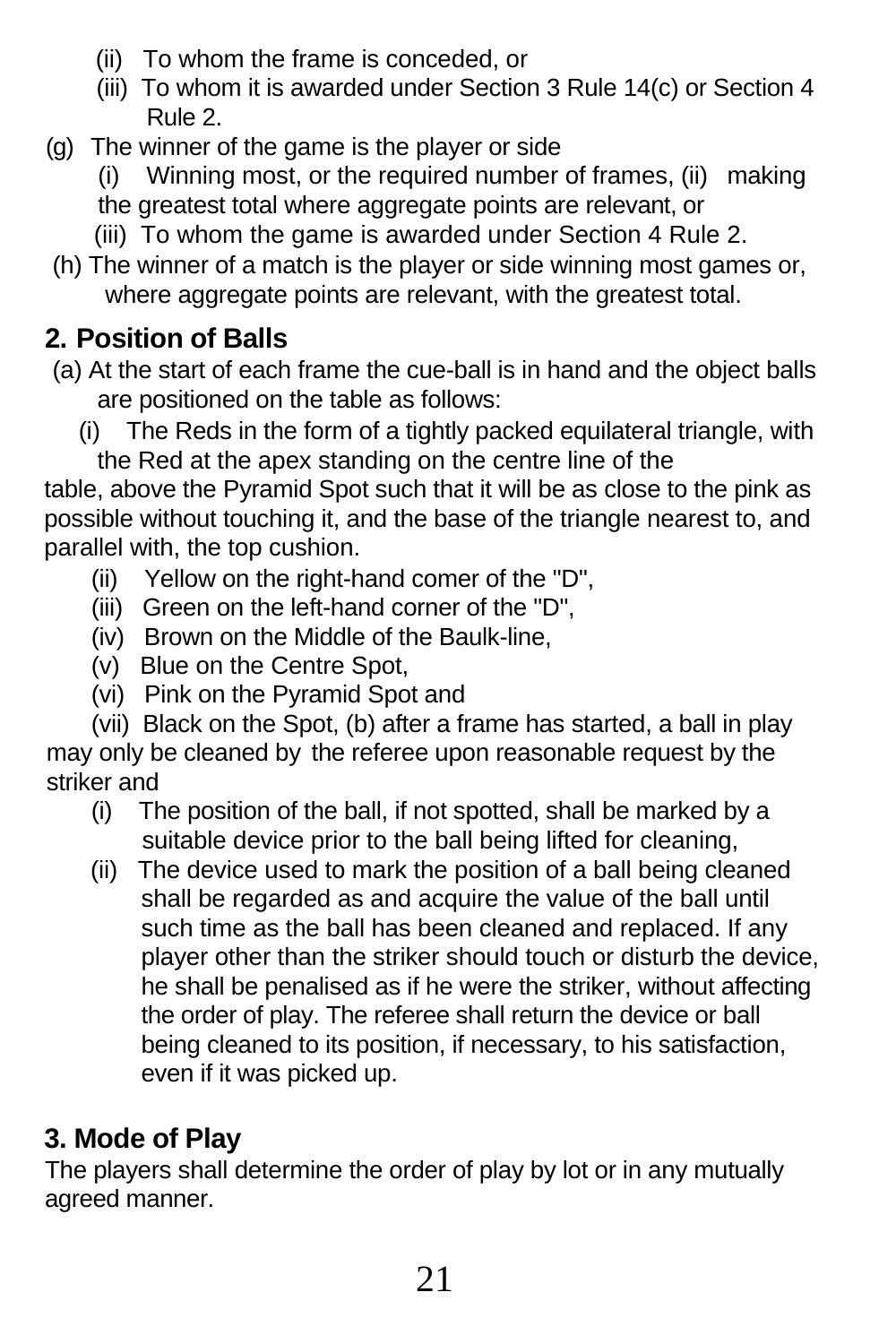- (a) The order of play thus determined must remain unaltered throughout the frame, except a player may be asked by the next player to play again after any foul.
- (b) The player or side to strike first must alternate for each frame during a game. Whenever a frame is started by the wrong player or side it must be restarted by the correct player or side provided that only the first stroke or foul has been made. This could continue so that three frames in succession could be opened by the same player or side.
- (c) The first player plays from in-hand, the frame commencing when the cue-ball has been placed on the table and contacted by the tip of the cue, either
	-
	- (i) As a stroke is made, or (ii) While addressing the cue-ball.
- (d) For a stroke to be fair, none of the infringements described below in Rule 12, Penalties, must occur.
- (e) For the first stroke of each turn, until all Reds are off the table, Red or a free ball nominated as a Red, potted in the same stroke, is scored.
- (f) (i) If a Red, or a free ball nominated as a Red, is potted, the same player plays the next stroke and the next ball on is a colour of the striker's choice which, if potted, is scored and the colour is then spotted.
	- (ii) The break is continued by potting Reds and colours alternately until all Reds are off the table and, where applicable, a colour has been played at following the potting of the last Red.
	- (ill) The colours then become on in the ascending order of their value as per Section 3 Rule 1(a) and when next potted remain off the table, except as provided for in Rule 4 below, and the striker plays the next stroke at the next colour on.
- (g) Reds are not replaced on the table once pocketed or forced off the table regardless of the fact that a player may thus benefit from a foul. Exceptions to this concept are provided for in Section 3 Rules 2(b) (ii), 9, 14(f), 14(h) and15.
- (h) If the striker fails to score or commits a foul, his turn ends and the next player plays from where the cue-ball comes to rest, or from inhand if the cue-ball is off the table.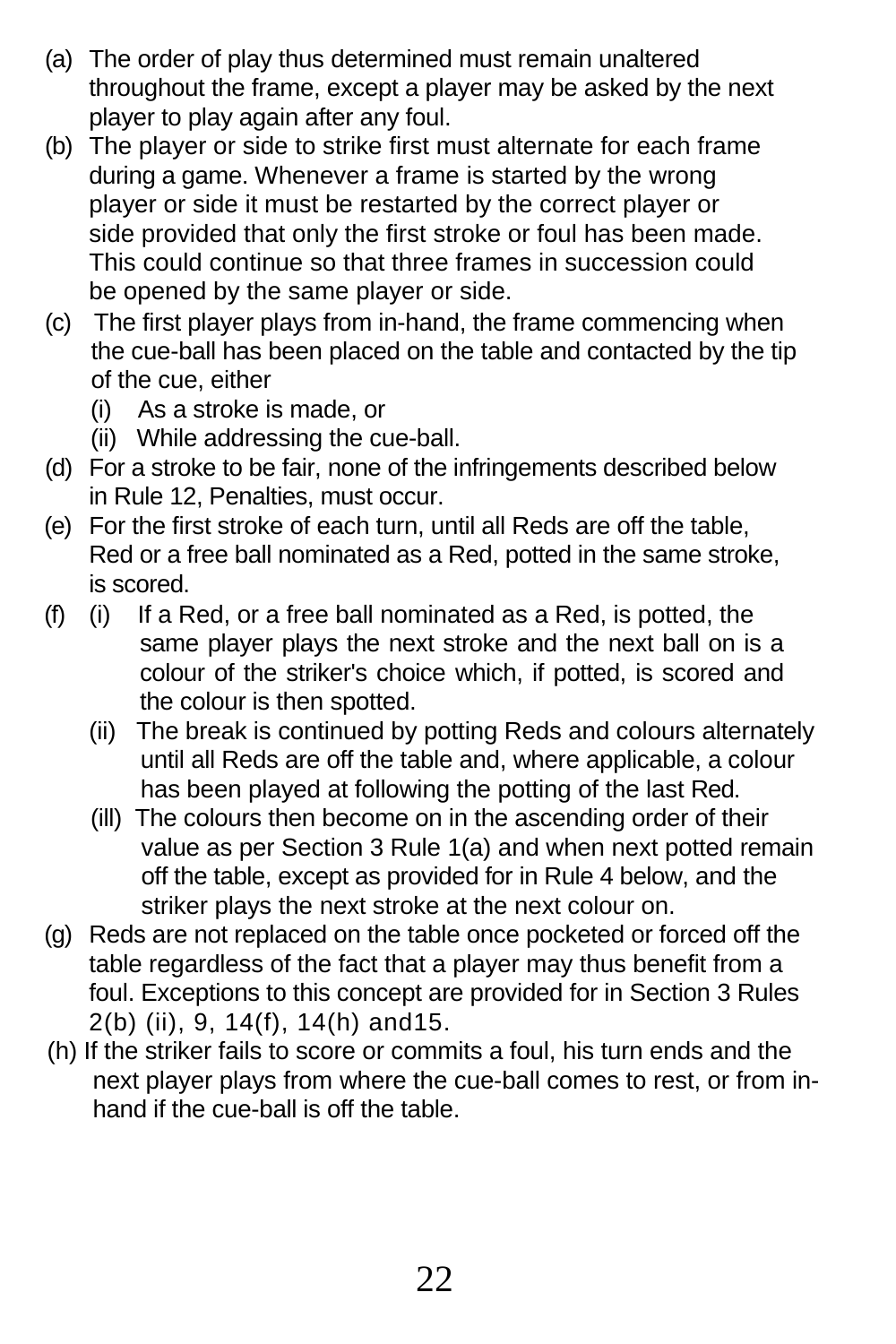### **4. End of Frame, Game or Match**

- (a) When only the Black is left, the first score or foul ends the frame excepting only if the following conditions both apply:
	- (i) The scores are then equal, and
	- (ii) Aggregate scores are not relevant.
- (b) When both conditions in (a) above apply
	- (i) the Black is spotted,
	- (ii) The players draw lots for choice of playing,
	- (iii) The next player plays from in-hand, and
	- (iv) The next score or foul ends the frame.
- (c) When aggregate scores determine the winner of the game or match, and the aggregate scores are equal at the end of the last frame, the players in that frame shall follow the procedure for a respotted Black set out in (b) above.

### **5. Playing from In-hand**

To play from in-hand the cue-ball must be struck from a position on or within the lines of the "D", but it may be played in any direction.

- (a) The referee will state, if asked, whether the cue-ball is properly placed (that is, not outside the lines of the "D").
- (b) If the tip of the cue should touch the cue-ball while positioning it and the referee is satisfied that the striker was not attempting to play a stroke, then the cue-ball is not in play.

### **6. Hitting Two Balls Simultaneously**

Two balls, other than two Reds or a free ball and a ball on, must not be struck simultaneously by the first impact of the cue-ball.

### **7. Spotting Colours**

Any colour pocketed or forced off the table shall be spotted before the next stroke is made, until finally potted under Section 3 Rule 3(f).

(a) A player shall not be held responsible for any mistake by the

referee in failing to spot correctly any ball.

Red is spotted instead of Brown, after Brown was potted:

1 .If the error is noticed when the Red is still on the spot it was placed on, or if it has been moved but can still be identified, it is removed and the Brown is spotted (not replaced where the Red is, unless the rogue Red happens to be on the correct spot).

2. If it has been moved such that it cannot be identified, then the Brown is spotted and the frame continues as a 16 red ball frame.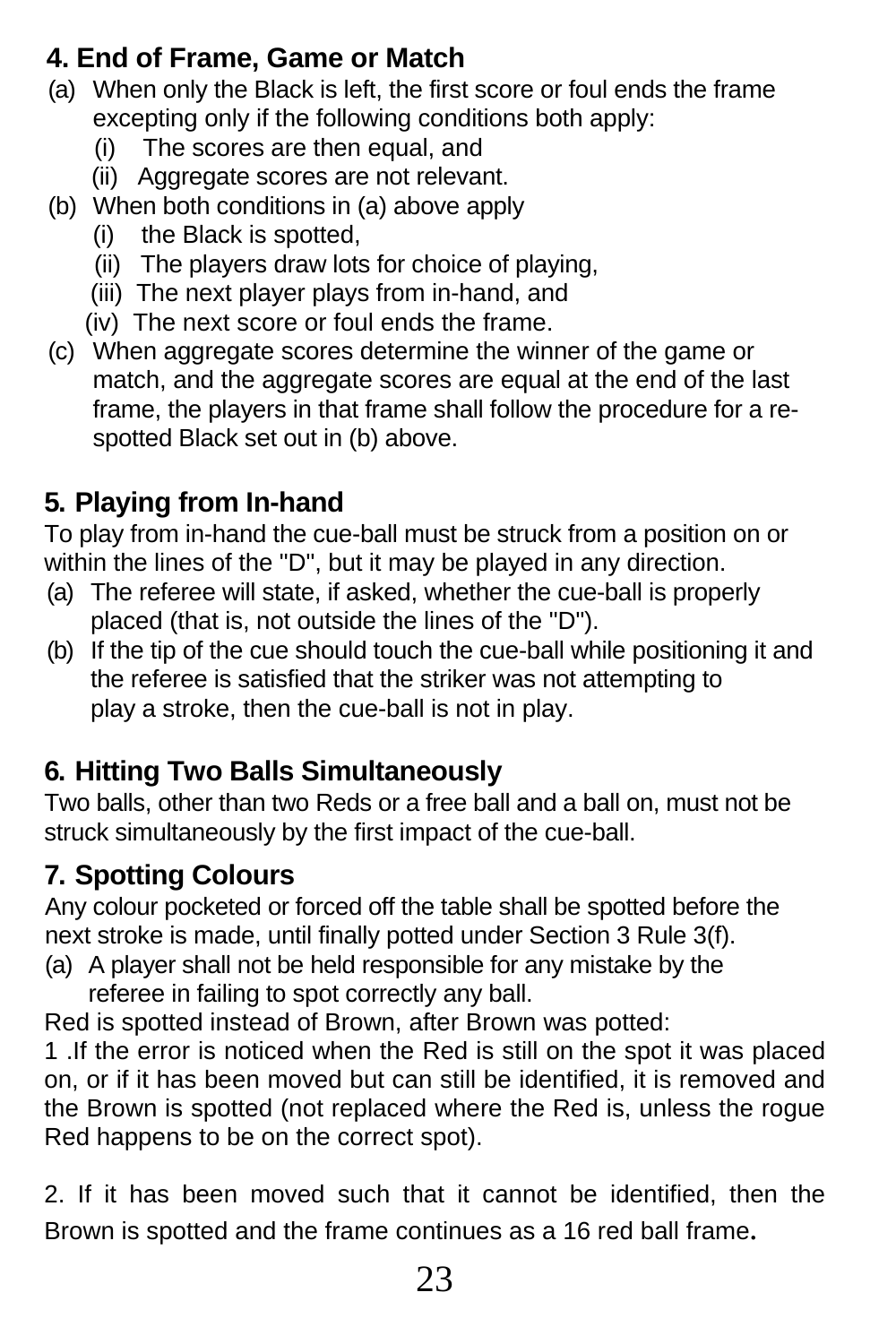- (b) If a colour is spotted in error after being potted in ascending order as per Section 3 Rule 3(f) (iii), it shall be removed from the table without penalty when the error is discovered and play shall continue.
- (c) If a stroke is made with a ball or balls not correctly spotted, they will be considered to be correctly spotted for subsequent strokes. Any colour incorrectly missing from the table will be spotted:

(i) Without penalty when discovered if missing due to previous oversight,

 (ii) Subject to penalty if the striker played before the referee was able to effect the spotting.

- (d) If a colour has to be spotted and its own spot is occupied, it shall be placed on the highest value spot available.
- (e) If there is more than one colour to be spotted and their own spots are occupied the highest value ball shall take precedence in order of spotting.
- (f) If all spots are occupied, the colour shall be placed as near its own spot as possible, between that spot and the nearest part of the top cushion.
- (g) In the case of Pink and Black, if all spots are occupied and there is no available space between the relevant spot and the nearest part of the top cushion, the colour shall be placed as near to its own spot as possible on the centre line of the table below the spot.
- (h) In all cases, the colour when spotted must not be touching another ball.
- (j) A colour, to be properly spotted, must be placed by hand on the spot designated in these Rules.

#### **8. Touching Ball**

- (a) If the cue-ball comes to rest touching another ball or balls that are, or could be, on, the referee shall state TOUCHING BALL and indicate which ball or balls the cue-ball is touching.
- (b) When a touching ball has been called, the striker must play the cue-ball away from that ball without moving it or it is a push stroke.
- (c) Providing the striker does not cause the object ball to move, there shall be no penalty if:
	- (i) the ball is on,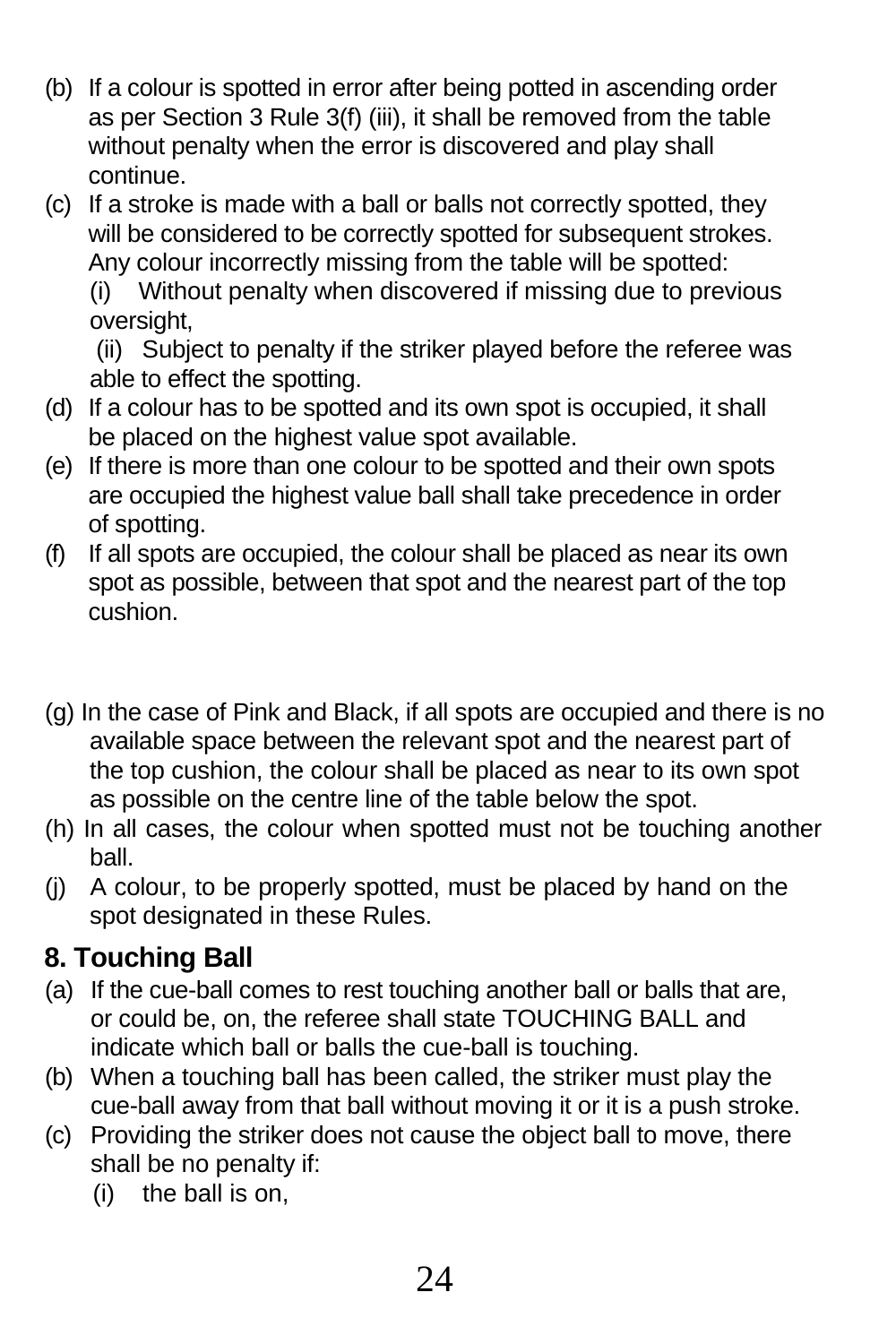$(i)$  the ball could be on and the striker declares he is on it, or  $(iii)$ the ball could be on and the striker declares, and first hits, another ball that could be on.

- (d) If the cue-ball comes to rest touching or nearly touching a ball that is not on, the referee, if asked whether it is touching, will answer YES or NO. The striker must play away without disturbing it as above but must first hit a ball that is on.
- (e) When the cue-ball is touching both a ball on and a ball not on the referee shall only indicate the ball on as touching. If the striker should ask the referee whether the cue-ball is also touching the ball not on, he is entitled to be told.
- (f) If the referee is satisfied that any movement of a touching ball at the moment of striking was not caused by striker, he will not call a foul.
- (g) If a stationary object ball, not touching the cue-ball when examined by the referee, is later seen to be in contact with the cue-ball before a stroke has been made, the balls shall be repositioned by the referee to his satisfaction.

### **9. Ball on Edge of Pocket**

- (a) If a ball falls into a pocket without being hit by another ball, and being no part of any stroke in progress, it shall be replaced and all points scored shall count.
- (b) If it would have been hit by any ball involved in a stroke:
	- (i) with no infringement of these Rules, all balls will be replaced and the same stroke played again, or a different stroke may be played at his discretion, by the same striker.
	- (ii) If a foul is committed, the striker incurs the penalty prescribed, all balls will be replaced and the next player has the usual options after a foul.
- (c) If a ball balances momentarily on the edge of a pocket and then falls in, it shall count as in the pocket and will not be replaced.

#### **10. Snookered After a Foul**

After a foul, if the cue-ball is snookered, the referee shall state FREE BALL (see Section 2 Rule 16).

- (a) If the player next in turn elects to play the next stroke,
	- (i) he may nominate any ball as the ball on, and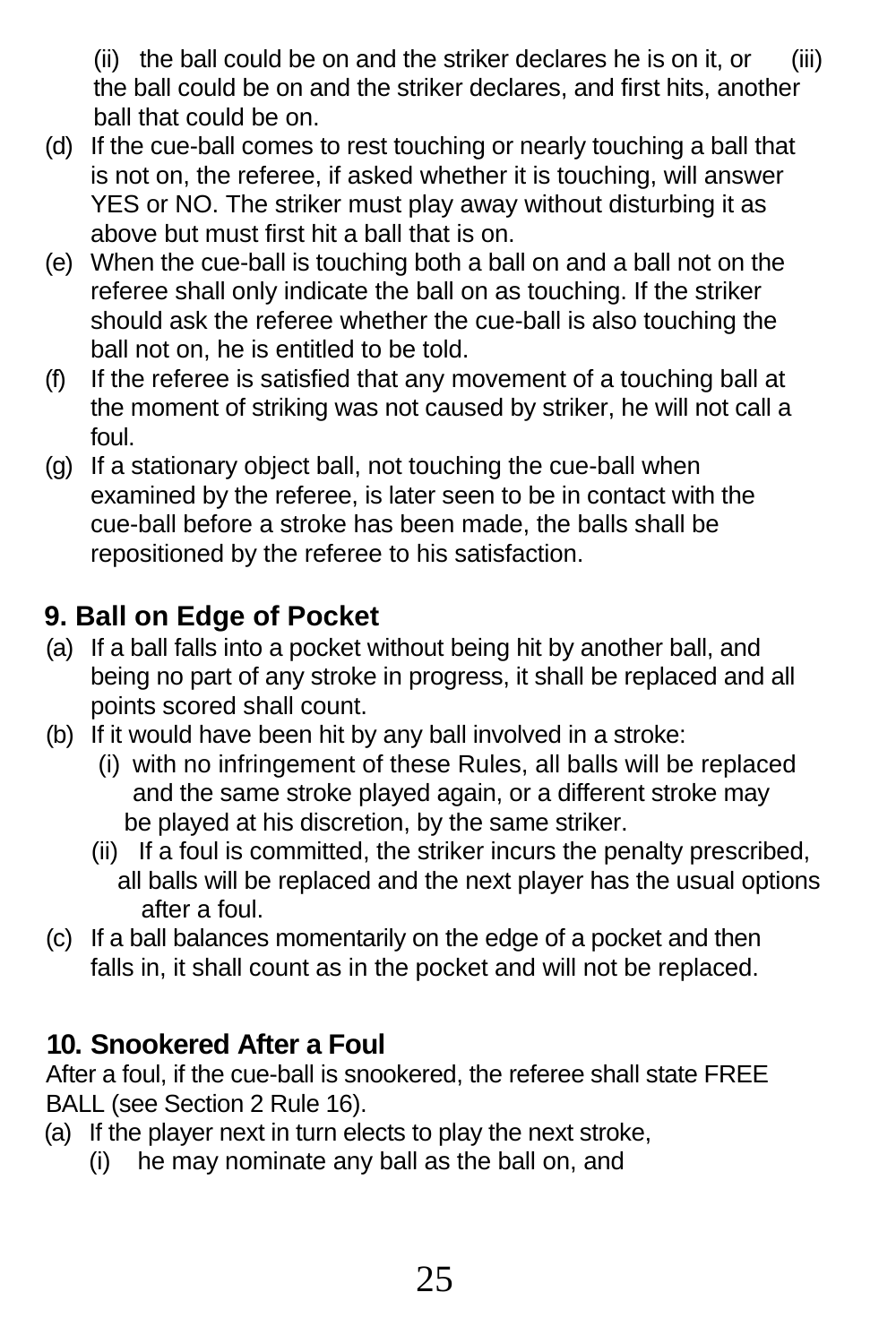- (ii) Any nominated ball shall be regarded as, and acquire the value of the ball on except that, if potted, it shall then be spotted.
- (b) It is a foul if the cue-ball should
	- (i) fail to hit the nominated ball first, or first simultaneously with the ball on, or
	- (ii) be snookered on all Reds, or the ball on, by the free ball thus nominated, except when Pink and Black are the only object balls remaining on the table.
- (c) If the free ball is potted, it is spotted and the value of the ball on is scored.
- (d) If a ball on is potted, after the cue-ball struck the nominated ball first, or first simultaneously with a ball on, the ball on is scored and remains off the table.
- (e) If both the nominated ball and the ball on are potted, only the ball on is scored unless it was a Red, when each ball potted is scored. The free ball is then spotted and the ball on remains off the table.
- (f) If the offender is asked to play again, the free ball call becomes void.

### **11. Fouls**

If a foul is committed, the referee shall immediately state FOUL.

- (a) If the striker has not made a stroke, his turn ends immediately and the referee shall announce the penalty.
- (b) If a stroke has been made, the referee will wait until completion of the stroke before announcing the penalty.
- (c) If a foul is neither awarded by the referee, nor successfully claimed by the non striker before the next stroke is made, it is condoned.
- (d) Any colour not correctly spotted shall remain where positioned except that if off the table it shall be correctly spotted.
- (e) All points scored in a break before a foul is awarded are allowed but the striker shall not score any points for any ball pocketed in a stroke called foul.
- (f) The next stroke is played from where the cue-ball comes to rest or, if the cue-ball is off the table, from in-hand.
- (g) If more than one foul is committed in the same stroke, the highest value penalty shall be incurred.
- (h) The player who committed the foul
	- (i) Incurs the penalty prescribed in Rule 12 below, and
	- (ii) Has to play the next stroke if requested by the next player.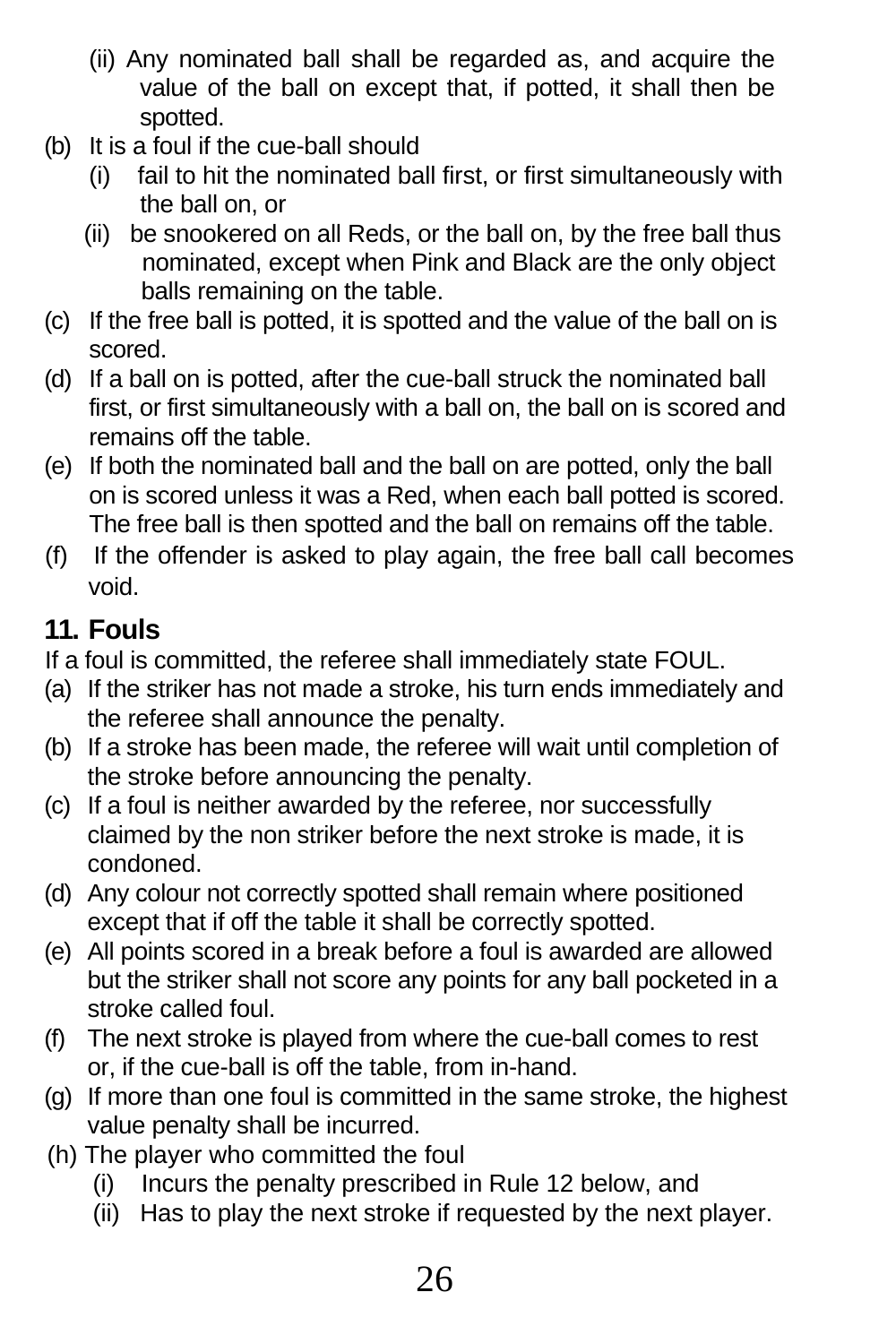### **12. Penalties**

All fouls will incur a penalty of four points unless a higher one is indicated in paragraphs (a) to (d) below. Penalties are: (a) value of the ball on by

- (i) Striking when both feet are off the floor.
- (ii) Playing out of turn,
- (iii) Playing improperly from in-hand, including at the opening stroke,
- (iv) Causing the cue-ball to miss all object balls,
- (v) Causing the cue-ball to enter a pocket,
- (vi) Playing a snooker behind a free ball,
- (viii) Playing a jump shot,
- (ix) Playing with a non standard cue, or
- (x) Conferring with a partner contrary to Section 3 Rule 17(e).
- (b) Value of the ball on or the ball concerned, whichever is higher, by
	- (i) Striking when any ball is not at rest,
	- (ii) Striking before the referee has completed the spotting of a colour,
	- (iii) causing a ball not on to enter a pocket, (iv) causing the cue-

ball to first hit a ball not on, (v) making a push stroke, (vi) touching a ball in play, other than the cue-ball with the tip of

the cue as a stroke is made, or (vii)

causing a ball to be forced off the table.

- (c) value of the ball on or higher value of the two balls concerned by causing the cue-ball to first hit simultaneously two balls, other than two Reds or a free ball and a ball on.
- (d) a penalty of seven points is incurred if the striker
	- (i) uses a ball off the table for any purpose,
	- (ii) uses any object to measure gaps or distance,
	- (iii) plays at Reds, or a free ball followed by a Red, in successive strokes,
	- (iv) Uses any ball other than White as the cue-ball for any stroke once the frame has started,
	- (v) Fails to declare which ball he is on when requested to do so by the referee, or
	- (vi) After potting a Red or a free ball nominated as a Red, commits a foul before nominating a colour.

#### **13. Play Again**

Once a player has requested an opponent to play again after a foul, such request cannot be withdrawn. The offender, having been asked to play again, is entitled to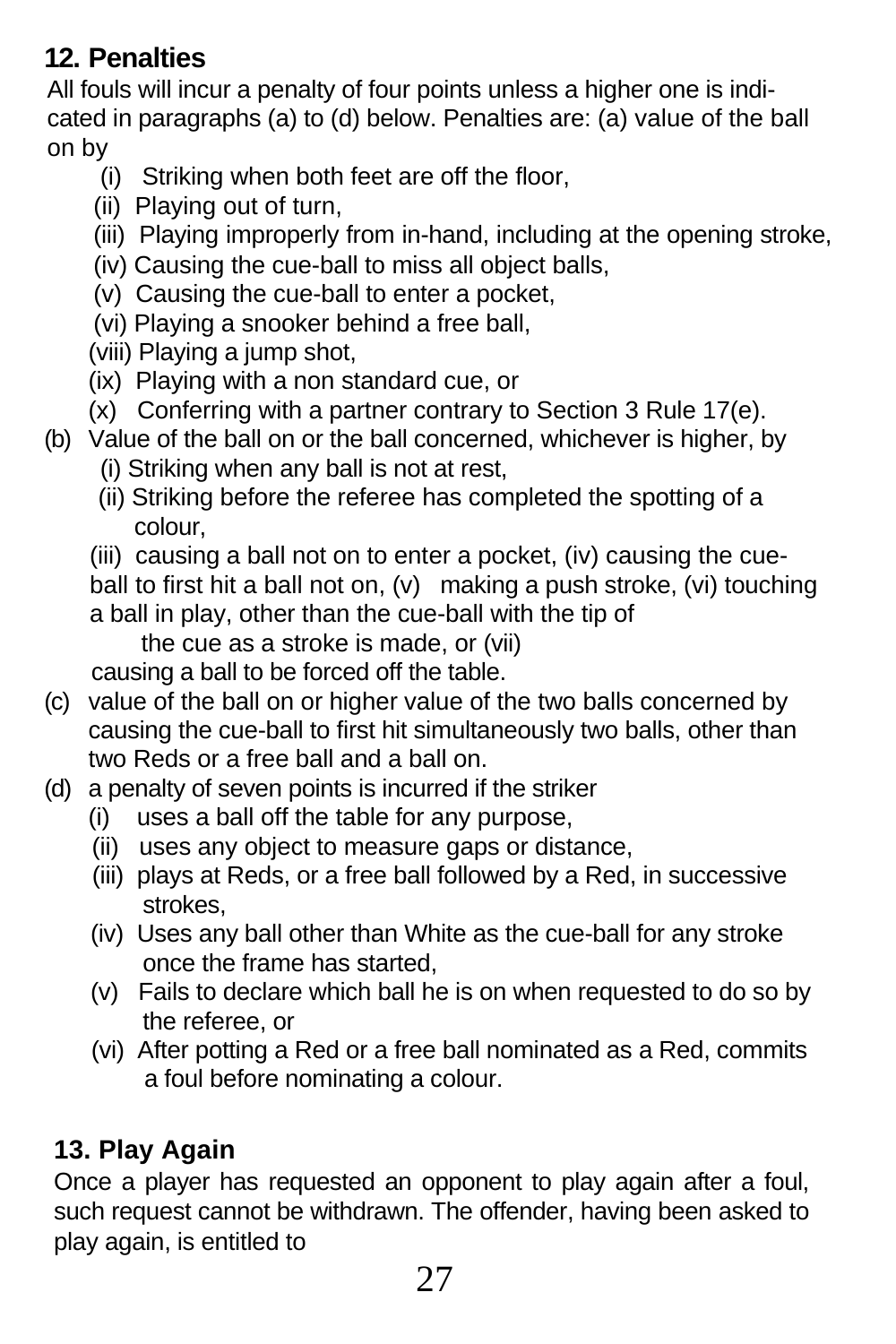- (a) change his mind as to
	- (i) which stroke he will play, and
	- (ii) which ball on he will attempt to hit.
- (b) Score points for any ball or balls he may pot.

### **14. Foul and a Miss**

The striker shall, to the best of his ability, endeavour to hit the ball on. If the referee considers the Rule infringed, he shall call FOUL AND A MISS unless only the Black remains on the table, or a situation exists where it is impossible to hit the ball on. In the latter case it must be assumed the striker is attempting to hit the ball on provided that he plays, directly or indirectly, in the direction of the ball on with sufficient strength, in the referee's opinion, to have reached the ball on but for the obstructing ball or balls.

(a) After a foul and a miss has been called, the next player may request the offender to play again from the position left or, at his discretion, from the original position, in which latter case the ball on shall be the same as it was prior to the last stroke made, namely:

(i) any Red, where Red was the ball on, (ii)

any colour on, where all Reds were off the table, or (iii) a colour of the striker's choice, where the ball on was a colour after a Red had been potted.

(b) If the striker, in making a stroke, fails to first hit a ball on when there is a clear path in a straight line from the cue-ball to any part of any ball that is or could be on, the referee shall call FOUL AND A MISS unless either player needed snookers before, or as a result of, the stroke played and the referee is satisfied that the miss was not intentional.

(c) After a miss has been called under paragraph (b) above when there was a clear path in a straight line from the cue-ball to a ball that was on or that could have been on, such that central, full ball, contact was available (in the case of Reds, this is to be taken as a full diameter of any Red that is not obstructed by a colour), then: (i) a further failure to first hit a ball on in making a stroke from the same position shall be called as a FOUL AND A MISS regardless of the difference in scores, and (ii) if asked to play again from the original position, the offender shall be warned by the referee that a third failure will result in the frame being awarded to his opponent.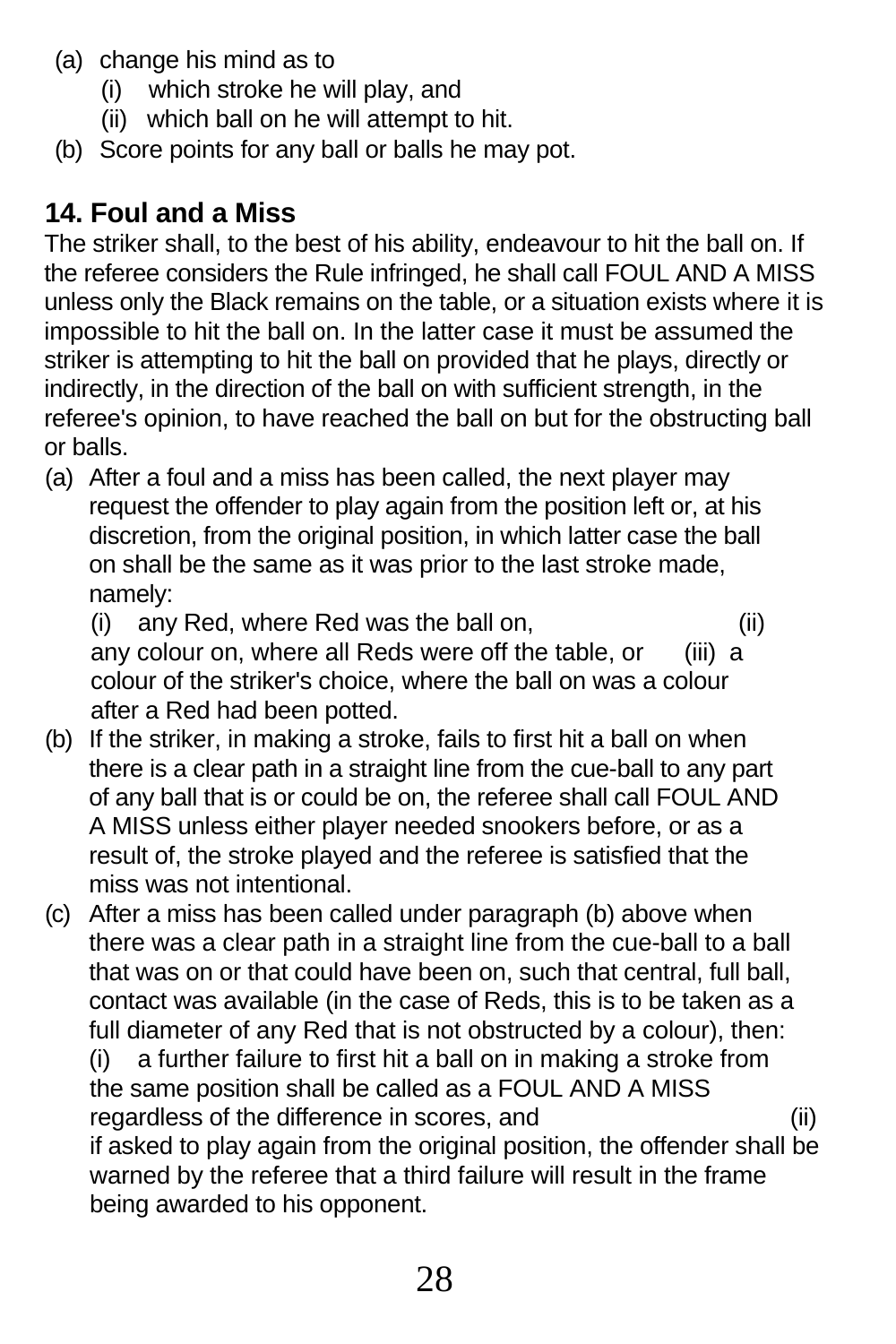(d) After the cue-ball has been replaced under this Rule, when there is a clear path in a straight line from the cue-ball to any part of any ball that is or could be on, and the striker fouls any ball, including the cue-ball while preparing to play a stroke, a miss will not be called if a stroke has not been played. In this case the appropriate penalty will be imposed and

(i) the next player may elect to play the stroke himself or ask the offender to play again from the position left, or

- (ii) the next player may ask the referee to replace all balls moved to their original position and have the offender play again from there, and
- (iii) if the above situation arises during a sequence of miss calls, any warning concerning the possible awarding of the frame to his opponent shall remain in effect.
- (e) All other misses will be called at the discretion of the referee.
- (f) After a miss and a request by the next player to replace the cueball, any object balls disturbed will remain where they are unless the referee considers the offending player would or could gain an advantage. In the latter case, any or all disturbed balls may be replaced to the referee's satisfaction and in either case, colours incorrectly off the table will be spotted or replaced as appropriate.
- (g) When any ball is being replaced after a miss, both the offender and the next player will be consulted as to its position, after which the referee's decision shall be final.
- (h) During such consultation, if either player should touch any ball in play, he shall be penalised as if he were the striker, without affecting the order of play. The ball touched shall be replaced by the referee, to his satisfaction, if necessary, even if it was picked up.
- (j) The next player may ask if the referee intends to replace balls other than the cue-ball in the event that he should ask for the stroke to be played from the original position, and the referee shall state his intentions.

#### **15. Ball Moved by Other than Striker**

If a ball, stationary or moving, is disturbed other than by the striker, it shall be re-positioned by the referee to the place he judges the ball was, or would have finished, without penalty.

- (a) This Rule shall include cases where another occurrence or person, other than the striker's partner, causes the striker to move a ball.
- (b) No player shall be penalised for any disturbance of balls by the referee.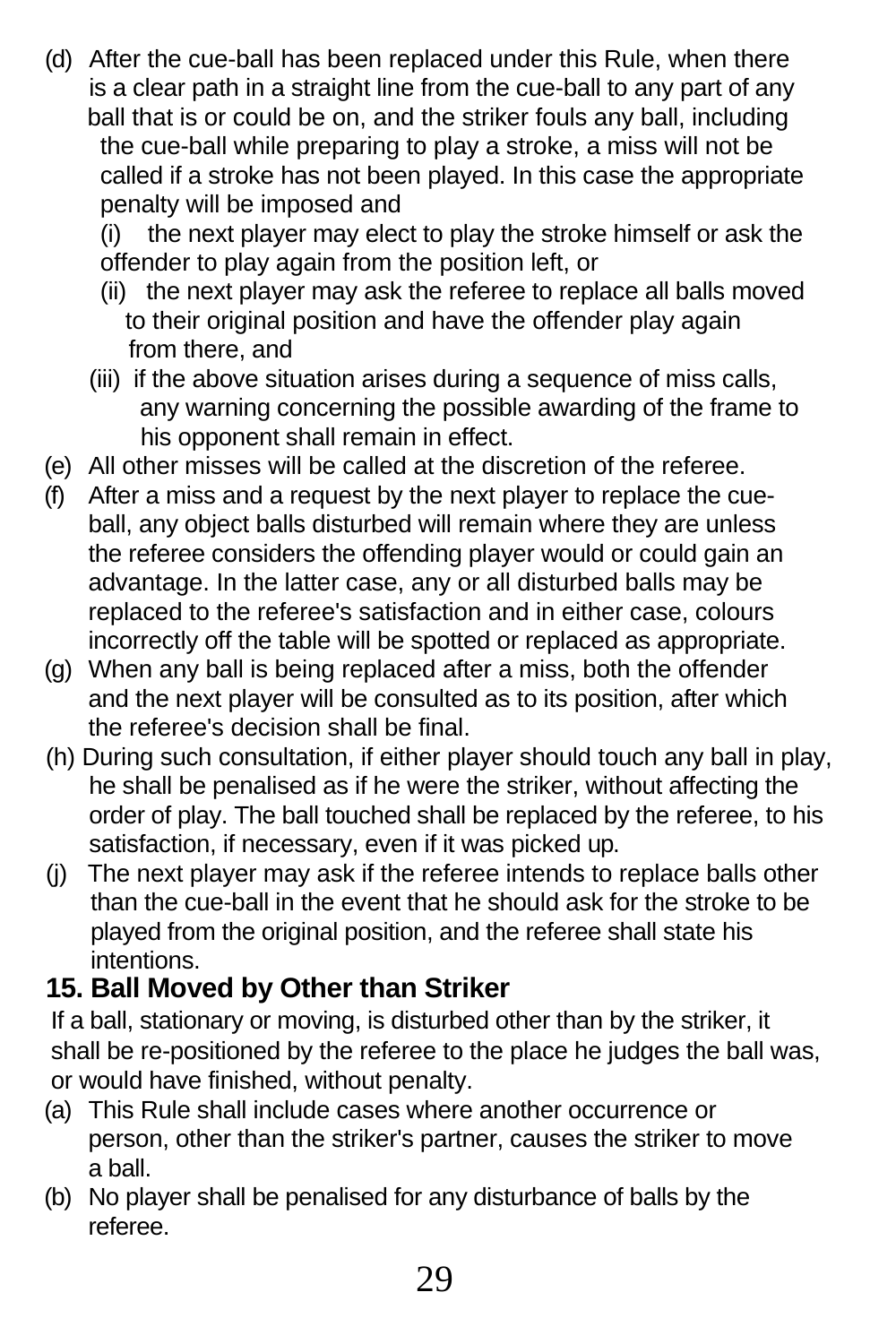#### **16. Stalemate**

If the referee thinks a position of stalemate exists, or is being approached, he shall offer the players the immediate option of re-starting the frame. If any player objects, the referee shall allow play to continue with the proviso that the situation must change within a stated period, usually after three more strokes to each side but at the referee's discretion. If the situation remains basically unchanged after the stated period has expired, the referee shall nullify all scores and re-set all balls as for the start of a frame and

- (a) The same player shall again make the opening stroke.
- (b) The same order of play shall be maintained.

#### **17. Four Handed Snooker**

- (a) In a four handed game each side shall open alternate frames and the order of play shall be determined at the start of each frame and, when so determined, must be maintained throughout that frame.
- (b) Players may change the order of play at the start of each new frame.
- (c) If a foul is committed and a request to play again is made, the player who committed the foul plays again, even if the foul was made out of turn and the original order of play is maintained such that the offender's partner may lose a turn.
- (d) When a frame ends in a tie Section 3 Rule 4 applies. If a respotted Black is necessary the pair who play the first stroke have the choice of which player will make that stroke. The order of play must then continue as in the frame.

(e) Partners may only confer during the match away from the table. Once the striker has taken up his position at the table, consultation must cease. The striker may, of his own accord, and before he has played a stroke, withdraw from the table to confer with his partner. His partner must not call him away. Once the first stroke of a break is made, partners must not confer until the break ends.

 Should this happen, the referee will call foul (penalty, value of the ball on). The referee should then tell ALL players that this is not permissible. Should a second offence occur another foul would be called. However if the conversing did become persistent the referee could state that a further interruption would possibly lead to the frame being awarded under Section 4, No 2, for 'ungentlemanly conduct'. \* PLEASE NOTE**: At no time can partners approach the table to**

#### **confer.**

Any warning issued only remains in place for that particular match.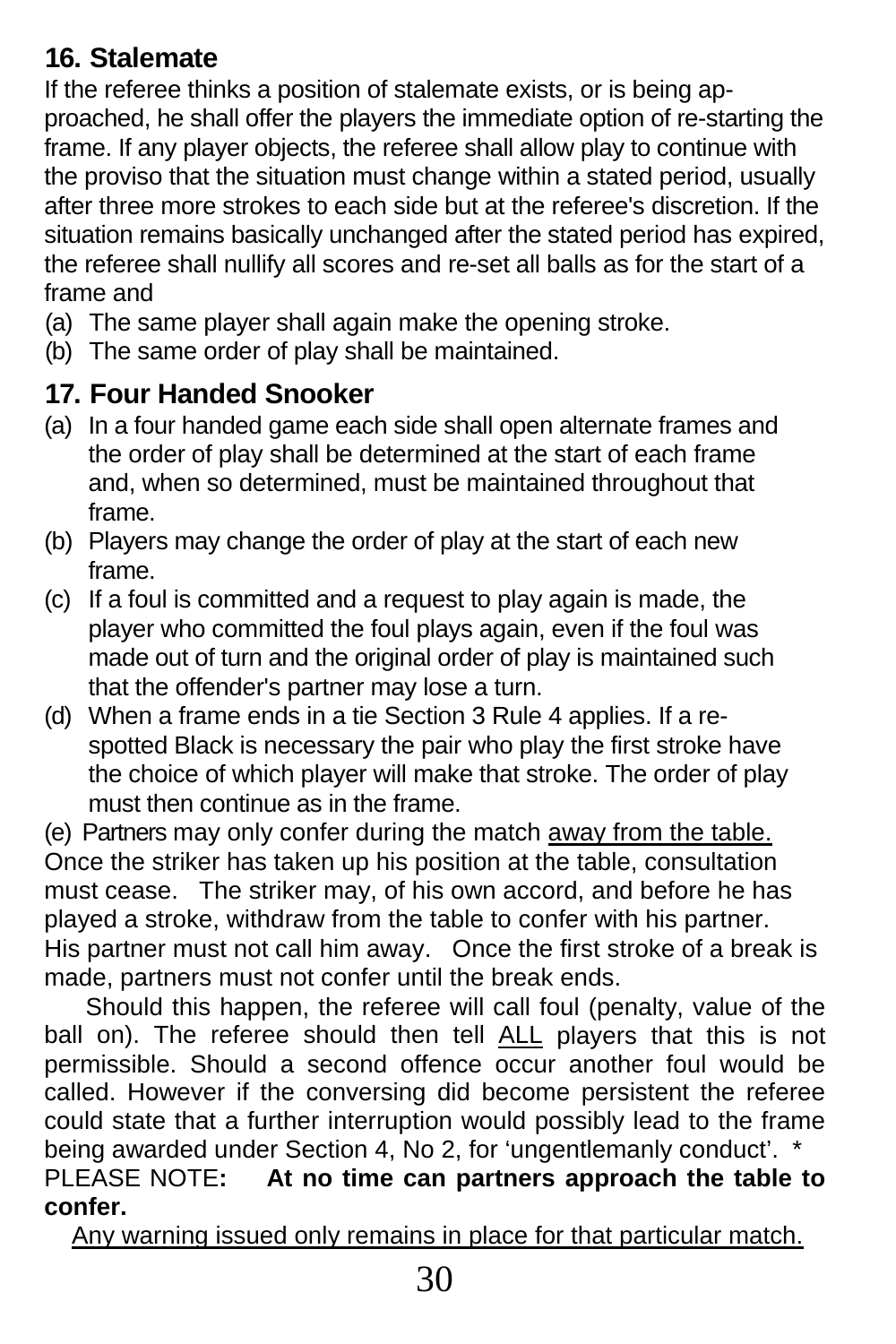### **18. Use of Ancillary Equipment**

It is the responsibility of the striker to both place and remove any equipment he may use at the table.

- (a) The striker is responsible for all items including, but not limited to, rests and extensions that he brings to the table, whether owned by him or borrowed (except from the referee), and he will be penalised for any fouls made by him when using this equipment.
- (b) Equipment normally found at the table which has been provided by another party including the referee are not the responsibility of the striker. Should this equipment prove to be faulty and thereby cause the striker to touch a ball or balls, no foul will be called. The referee will, if necessary, re-position any balls in accordance with Rule 15 above and the striker, if in a break, will be allowed to continue without penalty.

### **19. Interpretation**

- (a) Throughout these Rules and Definitions, words implying the masculine gender shall equally apply to and include the female gender.
- (b) Circumstances may necessitate adjustment in how Rules are applied for persons with physical handicaps. In particular and for example:
	- (i) Section 3 Rule 12(a) (ii) cannot be applied to players in wheelchairs, and
	- (ii) A player, upon request to the referee, shall be told the colour of a ball if he is unable to differentiate between colours as, for example, red and green.
- (c) When there is no referee, such as in a social game, the opposing player or side will be regarded as such for the purpose of these Rules.

# **SECTION 4 - THE PLAYERS**

### **1. Time Wasting**

If the referee considers that a player is taking an abnormal amount of time over a stroke or the selection of a stroke, he shall warn the player that he is liable to have the frame awarded to his opponent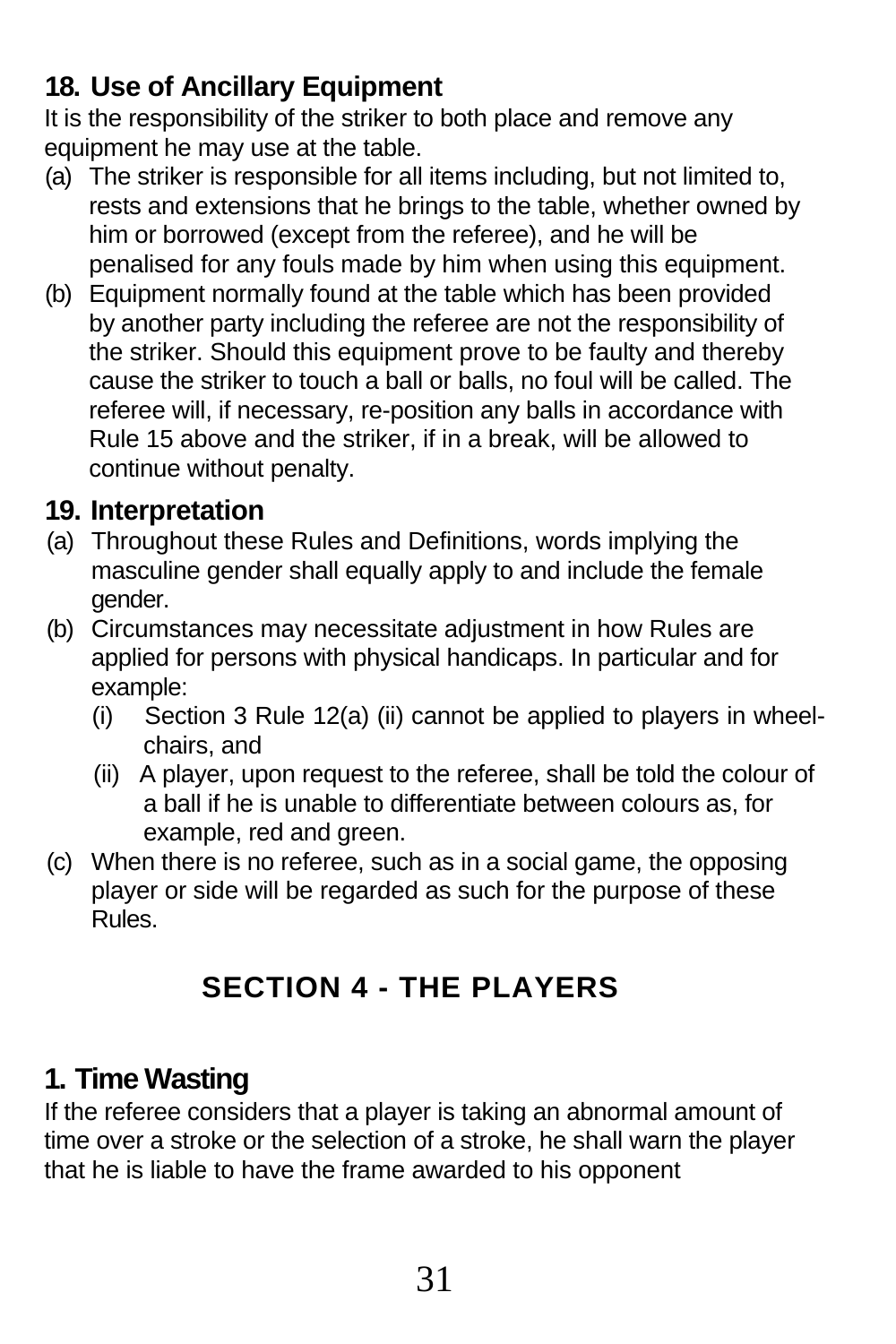### **3. Conduct**

(a) In the event of:

- (i) a player taking an abnormal amount of time over a stroke or the selection of a stroke, or:
- (ii) any conduct by a player which in the opinion of the referee is willfully or persistently unfair, or
- (iii) any other conduct by a player which otherwise amounts to ungentlemanly conduct; or
- (iv) refusing to continue a frame; the referee shall either:
- (v) warn the player that in the event of any such further conduct the frame will be awarded to his opponent; or
- (vi) award the frame to his opponent; or
- (vii) in the event that the conduct is sufficiently serious award the game to his opponent.
- (b) If a referee has warned the player under (v) above, in the event of any further conduct as referred to above, the referee must either:
	- (i) award the frame to his opponent; or
	- (ii) in the event that the further conduct is sufficiently serious, award the game to his opponent.
- (c) If a referee has awarded a frame to a player's opponent pursuant to the above provisions, in the event of any further conduct as referred to above by the player concerned, the referee must award the game to the player's opponent.
- (d) Any decision by a referee to award a frame and/or the game to a player's opponent shall be final and shall not be subject to any appeal.

### **3. Penalty**

- (a) If a frame is forfeited under this Section, the offender shall
	- (i) Lose the frame, and
	- (ii) Forfeit all points scored and the non-offender shall receive a number of point's equivalent to the value of the balls remaining on the table, with each Red counting as eight points and any colour incorrectly off the table being counted as if spotted.
- (b) If a game is forfeited under this Section, the offender shall Lose the frame in progress as in (a), and additionally lose the required number of unplayed frames to complete the game where frames are relevant, or

(iii) additionally lose the remaining frames, each valued at 147 points, where aggregate points apply.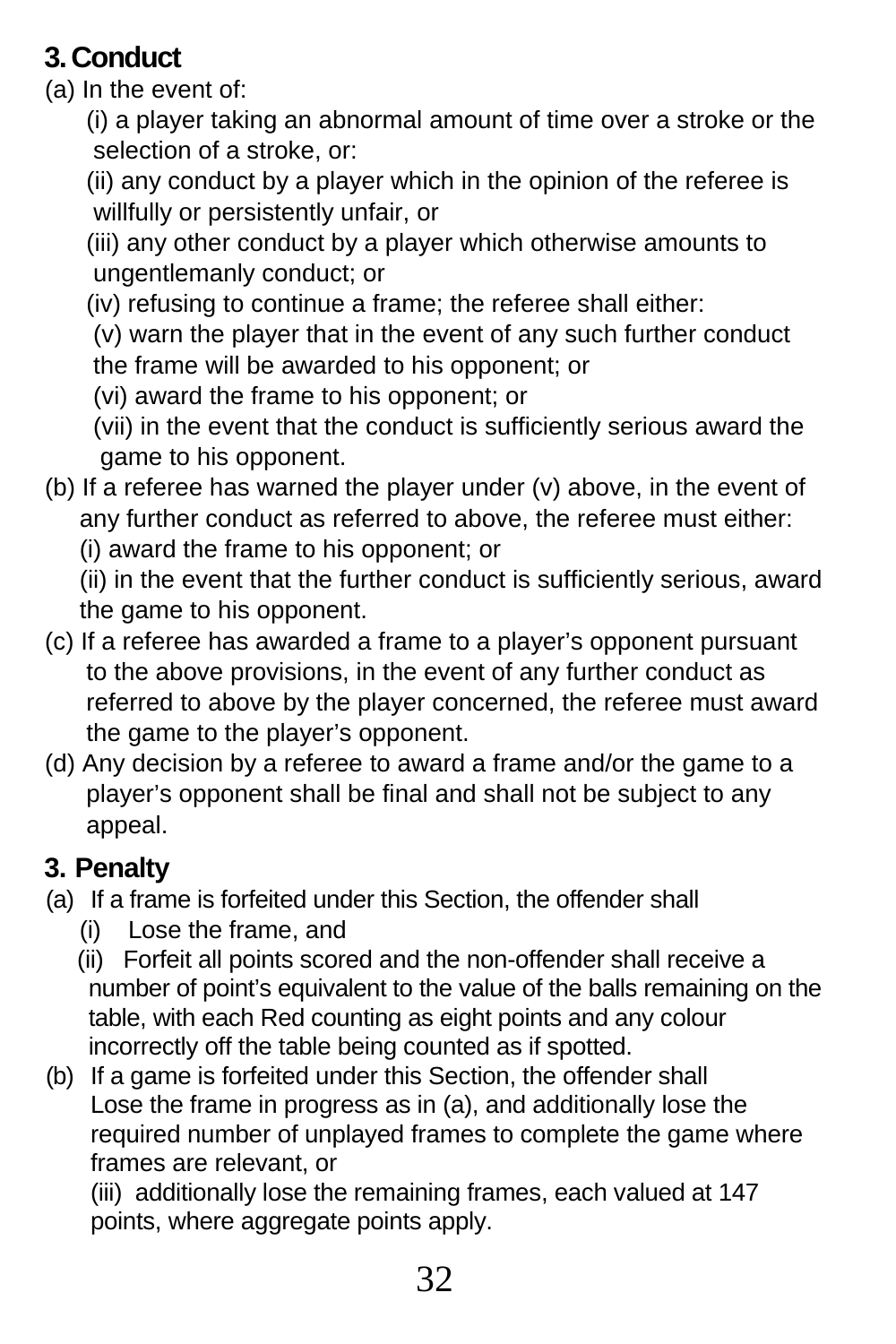#### **4. Non-striker**

The non-striker shall, when the striker is playing, avoid standing or moving in the line of sight of the striker. He shall sit or stand at a reasonable distance from the table.

### **5. Absence**

In the case of his absence from the room, the non-striker may appoint a deputy to watch his interests and claim a foul if necessary. Such appointment must be made known to the referee prior to departure.

### **6. Conceding**

- (a) A player may only concede when he is the striker. The opponent has the right to accept or refuse the concession, which becomes null and void if the opponent chooses to play on.
- (b) When aggregate scores apply and a frame is conceded, the value of any balls remaining on the table is added to the score of the other side. In such case, Reds shall count as eight points each and any colour incorrectly off the table shall be counted as if spotted.
- (c) A player shall not concede a frame in any match unless snookers are required. Any breach of this rule shall be regarded as ungentlemanly conduct by the player concerned.

# **SECTION 5 - THE OFFICIALS**

#### **1. The Referee**

(a) The referee shall

be the sole judge of fair and unfair play,

be free to make a decision in the interest of fair play for any situation not covered adequately by Rule.

 (iii) be responsible for the proper conduct of the game under these Rules,

- (iv) intervene if he sees any infringement of these Rules,
- (v) tell a player the colour of a ball if requested, and
- (vi) clean any ball upon reasonable request by a player.
- (b) The referee shall not
	- (i) answer any question not authorised in these Rules,
	- (ii) give any indication that a player is about to make a foul stroke,
	- (iii) give any advice or opinion on points affecting play, nor
	- (iv) answer any question regarding the difference in scores.